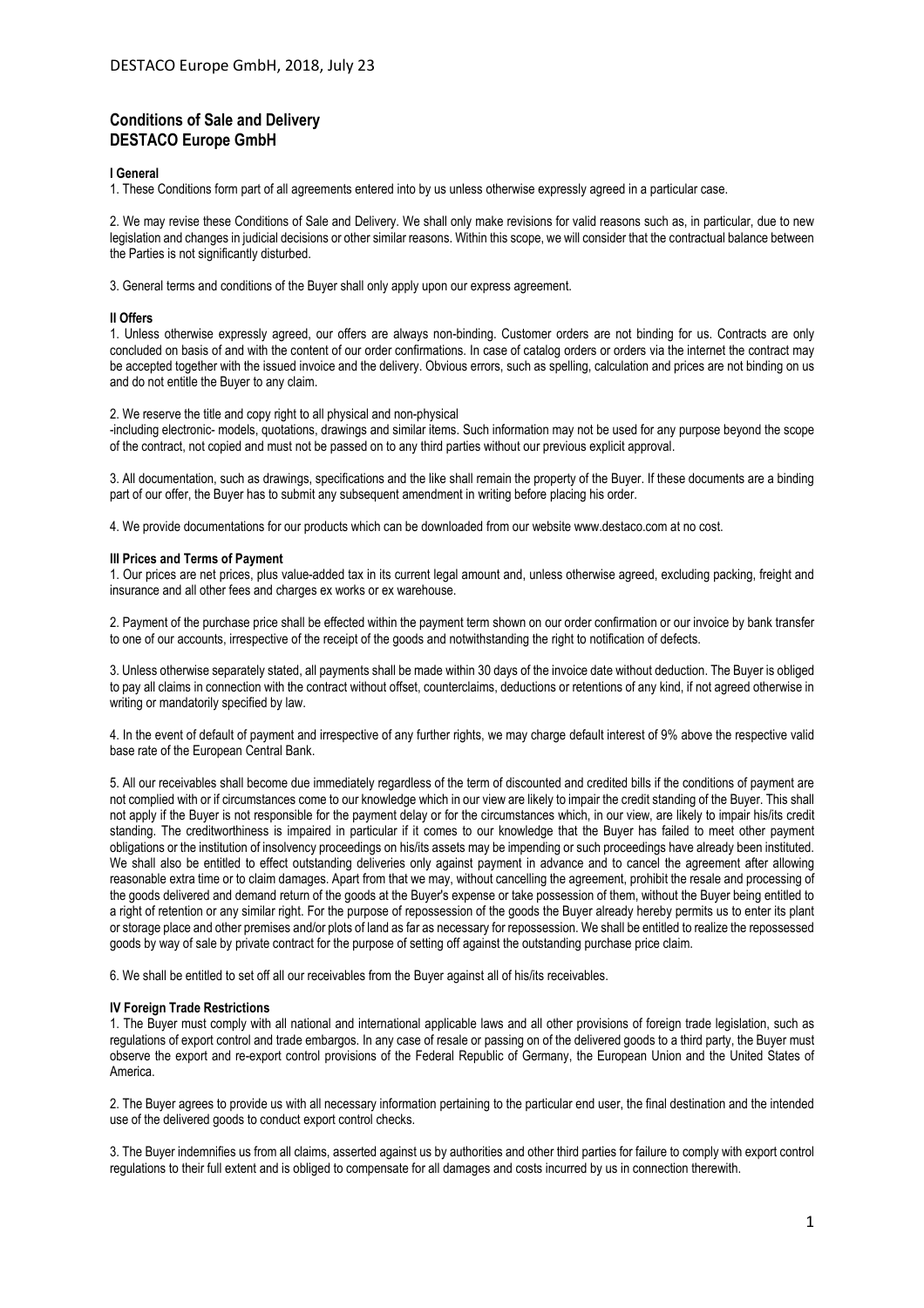# **V Force Majeur**

Force majeur shall be circumstances which are beyond the control of the Parties.

1. Events of force majeure shall entitle us -also within a period of delay- to postpone delivery for the duration of the obstruction and a reasonable starting period or to cancel the agreement, in whole or in part, regarding the portion not yet completed if the events of force majeure are apparently not of a temporary nature only. Force majeure is equal to strikes, lock-outs, war, blockades, export and import bans, shortage of raw materials, fire, attacks on our IT systems, despite the usual care of appropriate safeguard precautions, denial of official permits, other acts or omissions of authorities or embargos or other sanctions, traffic stoppages affecting our plant or that of our supplier or subcontractor unless they are beyond our, the supplier's or subcontractor's control, transport disruptions, natural disasters or other circumstances beyond our control insofar as they were not foreseeable by us and make delivery unreasonably difficult or impossible for us.

2. The party affected by a force majeur shall promptly advise the other party about such an occurrence and its corresponding obligation.

#### **VI Delivery Periods/Delays/Liquidated Damages**

1. Delivery times and delivery dates shall not start to apply or become effective until all details of execution have been clarified by the Buyer and until any required certifications have been obtained by the Buyer. If the Buyer is obliged to make a down payment, the delivery period shall not to apply until after we have received such down payment. This shall not apply if the Buyer is a consumer.

2. Any post-contractual changes to order or contract extensions require a reasonable extension of the delivery time.

3. Delivery times and delivery dates shall, if the Buyer is not a consumer, be subject to our further reservation of obtaining correct, flawless, complete and timely supplies. We will provide up-to-date information to the Buyer about interferences with our obtaining supplies as soon as we learn about them.

4. If we enter into delivery default pursuant to the Conditions stated above, the Buyer must grant a suitable extension of the delivery period. If we are not able to keep the extension period, the Buyer is entitled to withdraw from the contract within the scope of the statutory provisions. If the Buyer sustains a damage caused by a delay for which we are full responsible, then, under the conditions set forth in clause XII hereinafter, he is entitled to claim compensation for the delay. The compensation amounts for every entire week 0,5% but to a maximum of 5% of the merchandise value which is behind schedule and which therefore can neither be used contractually nor in due time. It may exceed under no circumstances to a maximum of 5% of the contractually agreed price.

5. The Buyer may require us to state whether we wish to cancel the agreement or effect delivery within a reasonable period. If we fail to make a statement, the Buyer may cancel the agreement. A right of cancellation to which we are entitled shall relate only to the portion of the agreement not yet completed unless the part-performance rendered so far is of no interest to the Buyer.

6. The Buyer shall also be obliged to accept part-performance as far as he/it can reasonably be expected to do so. Acceptance shall be effected as soon as we have advised completion of our contractual performance.

7. If shipping is delayed for reasons for which the Buyer is responsible, we shall be entitled to either claim for reimbursement of all reasonable additional costs and expenses, which are caused by the delay, or dispose of the goods otherwise and to supply the Buyer with a correspondingly prolonged period.

8. Any further or other claims and rights of the Buyer due to delay are excluded, unless expressly otherwise agreed or mandatorily required by law.

# **VII Impossibility**

1. If the performance which we are contractually obliged to effect becomes impossible for us or any other party, the Buyer shall not be obliged to perform its contractual obligation. Our incapacity to effect performance is equal to our performance entailing costs which, taking account of the subject matter of the obligation and the rules of good faith, is grossly disproportionate to the Buyer's interest in our performance. A factor to be taken into account in the determination of the effort we may reasonably be expected to make is whether we are responsible for the circumstances preventing performance.

2. If we already effected part performance, the Buyer's obligation to effect counter-performance shall be reduced proportionately.

3. If the circumstance due to which performance has become impossible for us or we may refuse to effect performance taking into account the aforesaid details owing to a gross disproportion to the interest in performance shall be solely or predominantly due to circumstances within the Buyer's control or such circumstance occurs at a time when the Buyer is in default of taking delivery, then the Buyer shall be bound to provide consideration. We must, however, accept to be charged for what we save in consequence of our performance release or acquire elsewhere or maliciously fail to acquire.

4. If it is impossible for us to affect our contractual performance or if we may refuse to effect it because effecting the performance entails costs which, taking into account the subject matter of the obligation and the rules of good faith, is grossly disproportionate to the Buyer's interest in performance, whereby when determining the effort involved which we may be reasonably expected to make, it also has to be taken into account whether we are responsible for the circumstances preventing performance, the Buyer may in addition cancel the agreement without fixing a time-limit. If we already effected part performance, the Buyer may only cancel the entire agreement only if the Buyer is not interested in the part-performance. Cancellation of the agreement shall be precluded if the Buyer is solely or predominantly responsible for the circumstances having rendered performance impossible for us or performance would entail costs which under the aforesaid conditions is grossly disproportionate to the Buyer's interest in performance, or if the Buyer was in default of taking delivery at the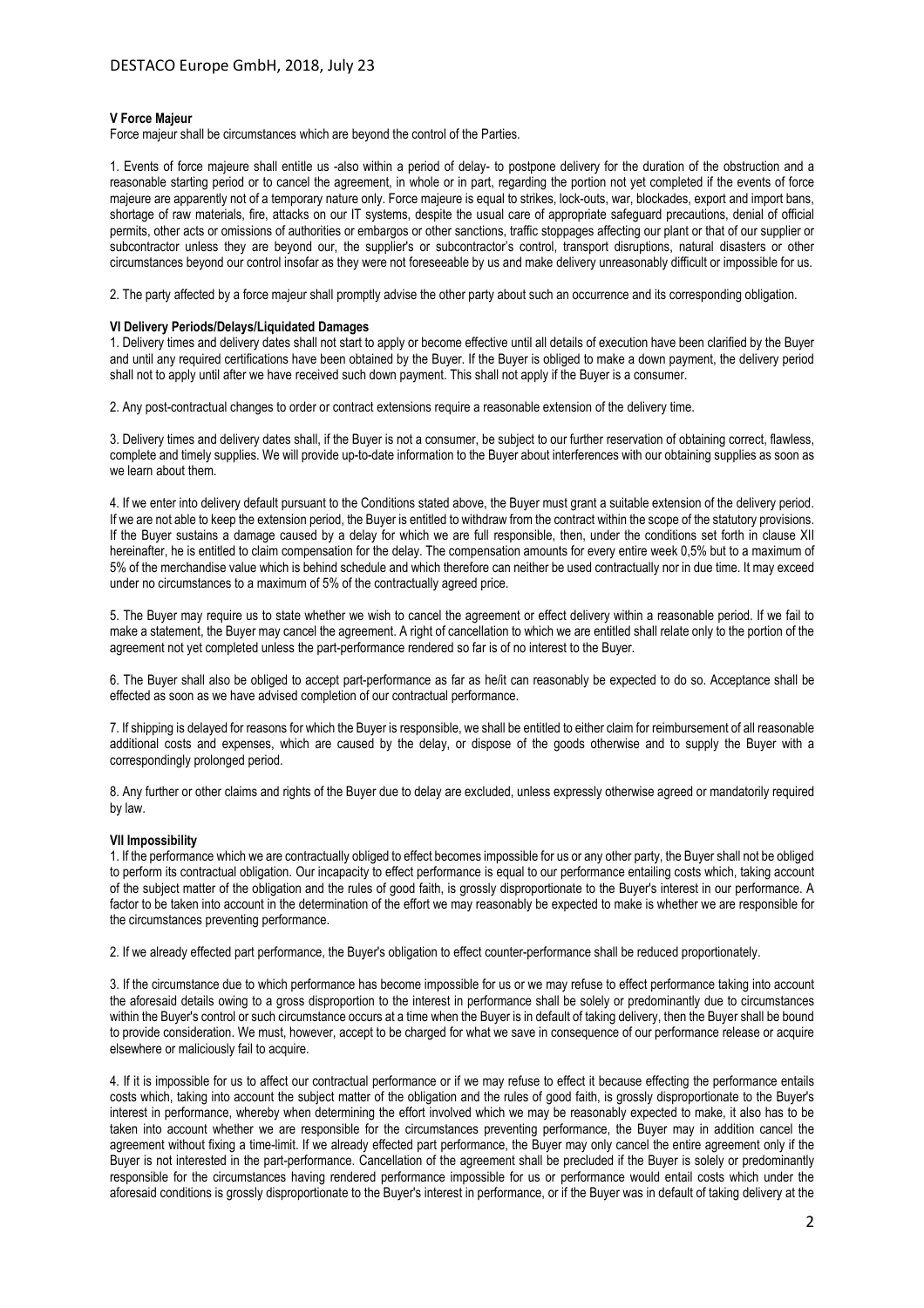time of impossibility or accrual of costs, which under the aforesaid conditions is grossly disproportionate to the Buyer's interest in performance.

5. If, pursuant to the relevant statutory provisions, the Buyer is entitled to a claim for damages because performance has become impossible for us or already was impossible at the time the agreement was made or because we failed to perform our obligations under the agreement or failed to perform them as we are obliged to perform them, particularly if our performance was delayed, clause XII. of these Conditions shall apply.

## **VIII Packaging**

1. The packaging material we use fullfills the requirements to ensure a proper recycling. The Buyer is obliged to dispose of the packaging in accordance with the legal requirements and upon our request provide us with details of the type and quantity of packaging material forwarded to recycling. He shall confirm to us in writing that this recycling obligations has been met. We are entitled at any time during business hours to supervise the compliance with all requirements of the Packaging Act or packing regulations on-site.

2. If the Buyer does not want not dispose the packaging material, we must be informed in writing before the delivery of the products. If he meets this condition, he is entitled to send back the packaging material on his own costs.

3. Reusable packaging remains our property and must be returned by the Buyer on his own costs.

### **IX Shipment and Transfer of Risk**

1. Shipping and transfer or risk shall pass EXW pursuant to Incoterms 2010 respectively in their currently applicable form.

2. If shipment or acceptance is delayed or omitted due to circumstances within the Buyer's control, the risk shall pass to the Buyer as from the date of notice of readiness for shipment or acceptance insofar as he/it is not a consumer.

3. The conditions of the carrier and insurance company used for shipment shall also apply to the Buyer insofar as he/it is not a consumer.

### **X Reservation of Title**

1. The goods delivered by us shall remain our property until the purchase price for those goods has been paid in full.

2. Upon conclusion of the contract the Buyer authorises us to report or register the reservation of our property rights in the public registers, books or similar records, which are kept by the competent authorities of the respective countries and to complete the necessary formalities at the Buyer's cost.

3. If the Buyer is a businessman or a legal entity under German law operating in the territory of the Federal Republic of Germany the following additional stipulations shall apply:

(a) All goods shall remain our property until settlement of all claims, based on any cause whatsoever, including claims arising in future or conditional claims, also under agreements entered into simultaneously or later. This shall also apply if payments are effected towards specifically designated claims. In the event of a current account being maintained, the reserved property shall be deemed to secure the current account balance claim.

(b) Processing and conversion for us as manufacturers shall apply as defined in Section 950 of the BGB (German Civil Code) without putting us under any obligation. The converted goods constitute reserved goods as defined in the aforesaid provision. If reserved goods are converted or inseparably intermingled with other items not owned by us, then we will acquire co-ownership in the new chattel in the ratio of the invoiced value of the reserved goods to the invoiced value of the other goods used at the time of conversion or intermingling. The coownership rights so created shall constitute reserved goods for the purposes of these Conditions. If our goods are joined together with other movable chattels to form a uniform chattel or if they are inseparably intermingled with them and if the other chattel is to be regarded as the principal chattel, then the Buyer shall hereby transfer proportionate co-ownership to us insofar as the principal chattel belongs to the Buyer. Moreover, the same shall apply to the chattel created by conversion, combination and intermingling as applies to reserved goods.

(c) The Buyer may only sell reserved goods in the ordinary course of business and as long as the Buyer is not in default, subject, however, to the proviso that the claim arising from the resale shall pass to us pursuant to clause X.3.d below.

(d) The Buyer's claims from the resale of reserved goods shall hereby be assigned to us. If the reserved goods are resold by the Buyer together with things not delivered by us, then the assignment of the claim from resale shall apply only in line with the values of the reserved goods sold as mentioned in our invoices. In the case of a resale of goods in which we hold co-ownership shares according to clause X. section 3.b., the assignment of the claim shall be to the extent of such co-ownership shares. The assigned claims shall serve as security to the same extent as the reserved goods.

(e) The Buyer shall be entitled to collect claims from resale until revocation by us which is admissible at any time. The Buyer shall only be entitled to assign claims with our prior written consent -including factoring to factoring banks. At our request, the Buyer shall be obliged to inform his/its buyers immediately about the assignment to us insofar as we do not do so ourselves and, in addition, shall furnish us with the information and records necessary for collection.

(f) If we raise a claim under the retention of title arrangement, then this shall only constitute a cancellation of the agreement if we expressly make a written statement to that effect. Section 449 (2) of the BGB shall not apply. The Buyer's right to have possession of the reserved goods shall lapse if the Buyer fails to meet its obligations under this or any other agreement. We shall then, without fixing a final deadline or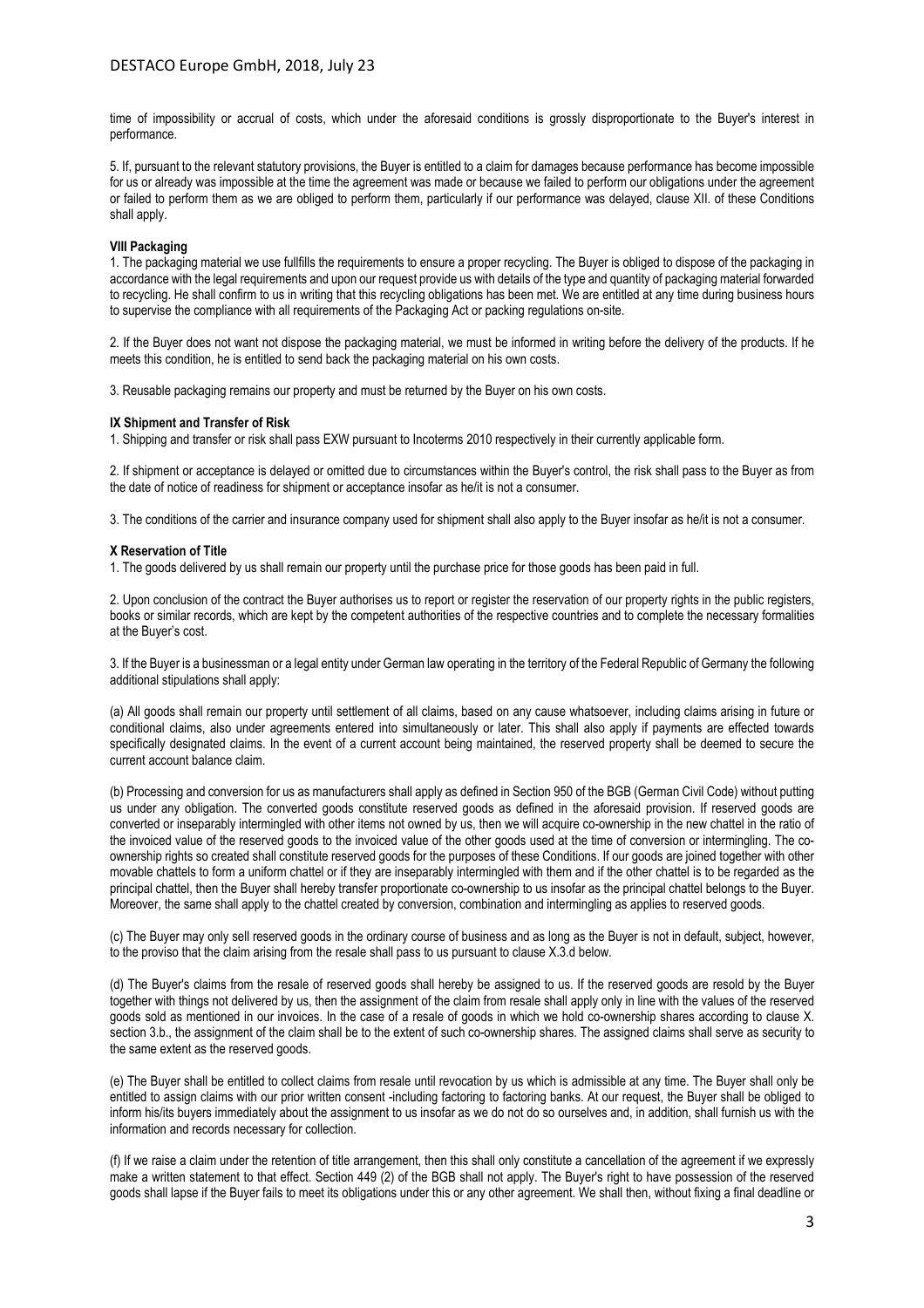giving prior notice of cancellation, be entitled to claim recovery of possession of the reserved goods and, to that end, also to enter the plant premises of the Buyer and to take possession of the reserved goods ourselves and, without prejudice to the Buyer's payment and other obligations to us, to sell them on the open market or by way of auction at the highest possible price. The realization proceeds will, after deduction of the relevant costs, be applied against the Buyer's obligations.

(g) If the value of the security to which we are entitled exceeds the total claim against the Buyer by more than 20 per cent, we shall, upon the Buyer's request, be obliged to release the security at our option and to retransfer it.

(h) We shall be informed without delay about any attachment of, or other interference with, the reserved goods by third parties. The Buyer shall make available to us all records and information which are necessary to assert our rights. The cost of prosecution or taking legal action shall be borne by the Buyer. In the event of damage to or destruction of the goods, any insurance claims shall hereby be assigned to us.

# **XI Defects**

1. The Buyer is obliged to examine the delivered goods upon receipt and shall immediately, to be received by us not later than 8 days, report any defects in writing. If the Buyer defaults on or delays in meeting this obligation, claims based on defects which are recognisable shall be excluded.

Any deviation from the specifications stipulated by us in the contract and already existing at the time of transfer of risk shall constitute a defect.

We shall not assume any warranty or any liability for defects by any or all of the following:

- in cases of natural wear and tear or excessive strain.
- deviations as a result of improper use,
- deviations as a result of inappropriate or improper use,
- incorrect assembly or line-up by the Buyer or third parties.
- inappropriate maintenance.
- deficiencies which do not significantly affect the customary use and function of the delivered goods.

2. We shall be entitled, at our choice, to remedy the defect or to replace a defective product. The Buyer must grant us a reasonable period and opportunity to eliminate defects. Only in urgent cases of jeopardy to the operational safety and to prevent disproportionate damages, after prior notice, the Buyer has the right to carry out the remedy himself or have it done by third parties and demand compensation for the necessary costs.

3. If a notice of defect is justified, we shall within the limit of our statutory obligations bear the necessary costs required to remedy defects and reimburse the Buyer for recourse claims in the supply chain.

4. The Buyer is entitled to withdraw from the contract provided he has granted us a reasonable period for remedy or replacement delivery and we have allowed as reasonable term to remove a defect to expire unsuccessfully. If the defect is only of a minor nature, the Buyer shall only be entitled to the right of reduction of the purchase price.

5. The limitation period for defect claims is 12 months. The period starts on the time of transfer of risk. The limitation period for re-performed products is 6 months after the date of re-performance, provided the initial limitation period for defect claims is expired. In any case the period for defect claims for re-performed products is 24 months after the beginning of the period of limitation for the original delivery of the products.

6. In case of defects of title the following applies:

(a) If the defect of title consists in the fact that the product delivered by us infringes industrial property rights or copyrights of third parties in Germany, we shall re-perform by enabling the Buyer to use the object of sale and/or the work delivered by us without infringing the said rights of third parties or by exchange of the product infringing industrial property rights or copyrights of third parties in Germany for such a product which does not infringe industrial property rights or copyrights of third parties given comparable usefulness to the Buyer.

(b) If re-performance is not possible or possible only at a disproportionately high cost or necessitates expenses which, taking into account the subject matter of the obligation and the rules of good faith, are grossly disproportionate to the Buyer's interest in performance the Buyer may cancel the agreement without the fixing of a time-limit being required. A major factor also to be taken into account in the determination of the effort we may reasonably be expected to undertake is whether we are responsible for the circumstances which were preventing us from performance.

(c) We shall indemnify the Buyer against all claims which are undisputed or have been determined by a court of law by the respective owner of the property right.

(d) The above obligations shall only apply if the Buyer

- has informed us about any claims asserted by third parties immediately in writing and provide us with all information for clarifying the infringement issue,
- has not acknowledge infringement and all defensive measures are reserved to us,
- itself is not responsible for the infringement of industrial property rights,
- has not caused the infringement by an unauthorized modification of a delivered product and/or has not used a product in a noncontractual manner.

The subsequent provisions finally comprise our entire liability for a violation of property rights of third parties. Any other or further claims or purchaser's rights are excluded.